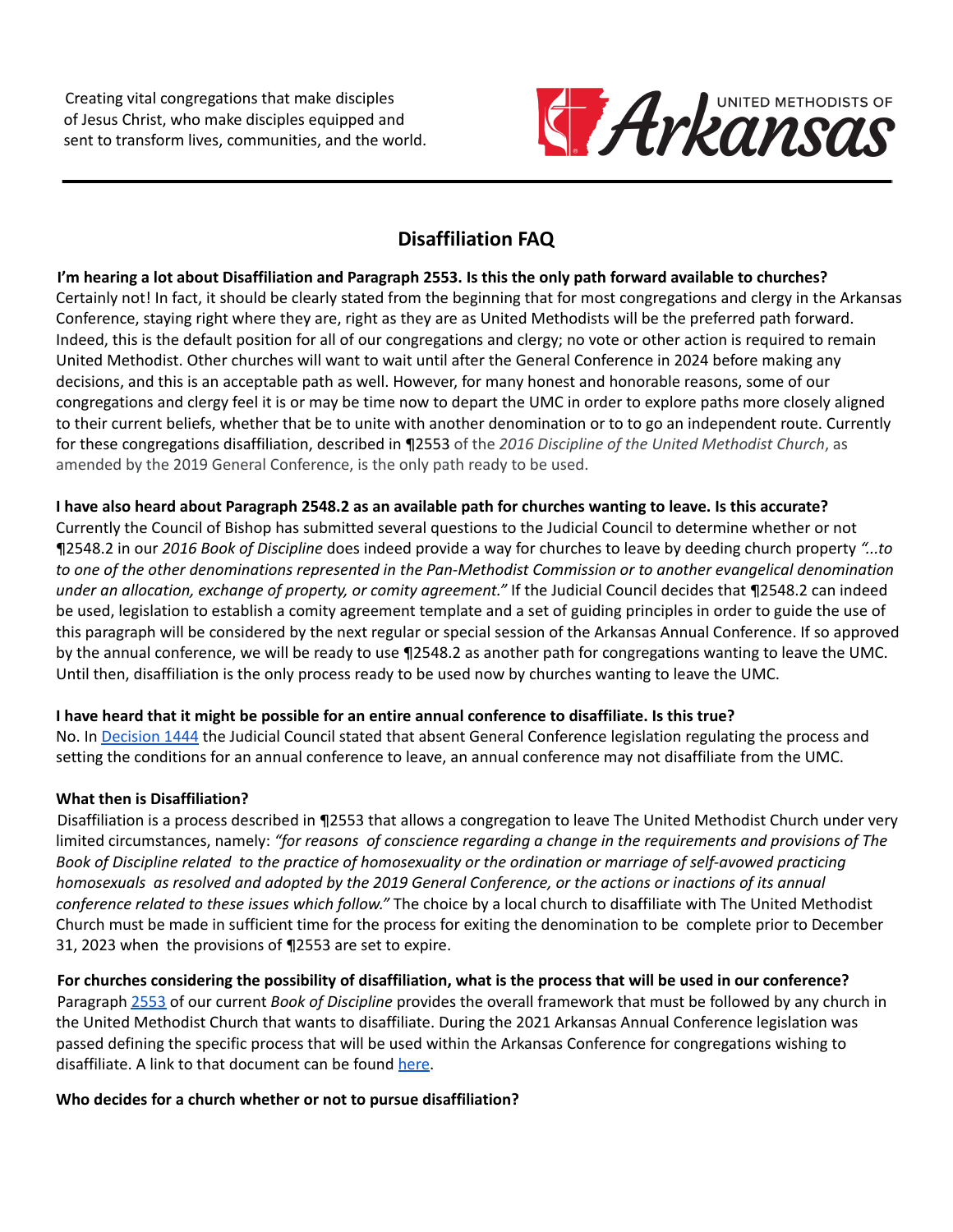Whether or not to pursue disaffiliation is ultimately up to the professing members of the local church, and there are several points at which they can make decisions. The initial request to pursue disaffiliation must come from the appropriate leadership body of the church. After a three-month period of discernment open to all members of the local church, a majority of the professing members must show they are in favor of moving forward in the process. Then, at a duly called church conference (¶248), two-thirds of the professing members present must vote in favor of disaffiliation. Finally, a simple majority of members present and voting at a regular or called session of the Arkansas Annual Conference is needed for final ratification of the disaffiliation.

#### **When do we have to vote?**

You do not have to vote. Neither the current disaffiliation language nor the May 1 formation of the Global Methodist Church (GMC) require any church or individual (lay or clergy) to vote on issues of disaffiliation unless they desire a change. In fact, many churches will likely wait to make any decisions at all until the 2024 General Conference, in order to see what new pathways might become available. By default, congregations not voting to disaffiliate will remain in the Arkansas Conference of The United Methodist Church.

#### **Are there costs to a congregation pursuing disaffiliation?**

While disaffiliation, as outlined in ¶2553, is a fair and straightforward process, there are some significant financial responsibilities associated with it. Although the actual costs will differ for each local church and circumstance, they will include the following:

- Payment of any unpaid conference tithe for the 12 months prior to disaffiliation, as well as an additional 12 months of conference tithe;
- Actual costs for transfer of title or other legal work;
- Remaining clergy salary support for the current appointive year (if applicable.)
- An amount equal to the local church's pro rata share of any aggregate unfunded pension obligations to the annual conference as determined by the General Board of Pension and Health Benefits.
- Repayment of any district or annual conference grants made in the past ten years, excluding benevolence grants.

For a specific financial liability calculation for any individual local church, the church Trustee Chairperson, Church Council Chairperson or Pastor should contact Mr. Todd Burris, Director of the Arkansas Conference Center for Administrative Services, at thurris@arumc.org or (501) 324-8024.

#### **Why does a disaffiliating church have to pay a share of "unfunded pension liability?"**

The key to understanding a church's withdrawal liability is to recognize that the United Methodist Church has consistently maintained some form of "defined benefit" for clergy in all its pension plans, both present and past. In a defined benefit plan, the employer undertakes a promise to pay a set amount to a retiree for the rest of the retiree's life, and in some cases, for the rest of a spouse's life. Those plans are administered by Wespath Benefits & Investments, but they are funded by annual conferences and local churches. In order to pay for the expected future benefits, actuaries calculate the amount of money needed today using estimates of life expectancy, market rate of returns, average salary increases and other relative factors. If those returns do not meet the actuarial projections or if clergy live longer than expected, Wespath will be forced to turn to annual conferences to contribute more to the plans in order to meet the obligations to retirees. Utilizing market factors, Wespath estimates The Arkansas Conference's total unfunded liability for accrued pension benefits and annuities is currently around 34 million dollars, an amount that disaffiliating churches still have an obligation to support. For more information, the Wespath FAQ can be accessed [here.](https://www.wespath.org/about-wespath/wayforwardwespathfaq)

#### How is an individual church's pro rata fair share of the pension obligation determined by the Arkansas Conference?

In order to ensure money is available to pay for pastors' pensions, Wespath recommends a target of 110% of the above calculation. This is to help reduce the risk of "catch-up payments" which occur when the plan drops below 100% funding status. Once the Arkansas Conference's share of the current funding level of each of the three parts of the plan is determined, the local church's percentage share is then calculated by using its total annual operating income divided by the total for all churches in the Conference. It is anticipated that the fair share amount determined on July 1, 2020 will remain fixed throughout the disaffiliation period in order to provide an established liability amount for local churches considering disaffiliation. Further questions about the pension obligations of the Arkansas Conference or individual congregations should be sent by the church Trustee Chairperson, Church Council Chairperson or Pastor to Mr. Todd Burris, Director of the Arkansas Conference Center for Administrative Services, at thurris@arumc.org or (501) 324-8024.